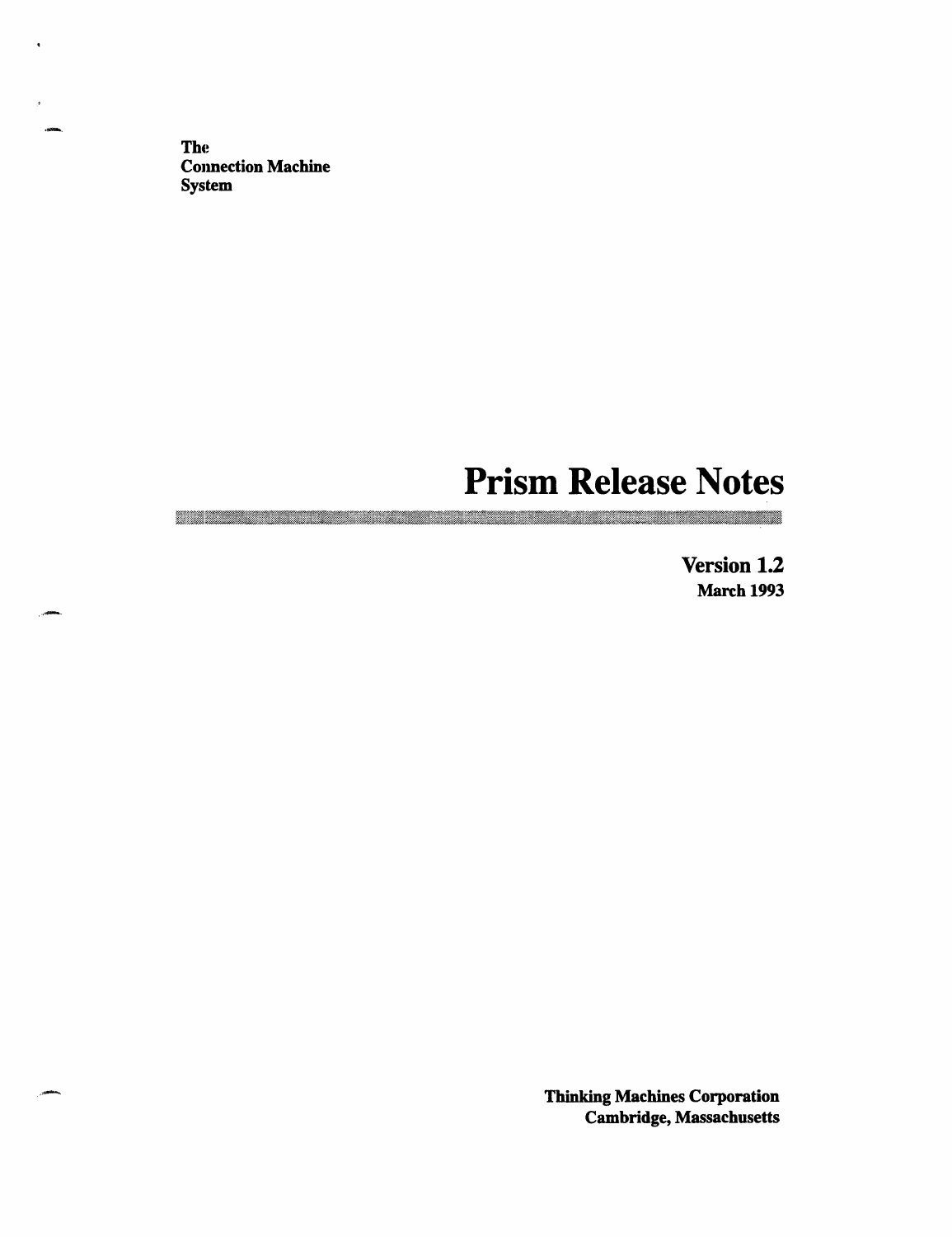First printing, March 1993

The information in this document is subject to change without notice and should not be construed as a commitment by Thinking Machines Corporation. Thinking Machines Corporation reserves the right to make changes to any products described herein to improve functioning or design. Although the information in this document has been reviewed and is believed to be reliable, Thinking Machines Corporation does not assume responsibility or liability for any errors that may appear in this document. Thinking Machines Corporation does not assume any liability arising from the application or use of any information or product described herein.

Connection Machine® is a registered trademark of Thinking Machines Corporation. CM, CM-2, CM-200, and CM-5 are trademarks of Thinking Machines Corporation. CMosr, Prism, and CMAX are trademarks of Thinking Machines Corporation.  $C^{\star\mathfrak{D}}$  is a registered trademark of Thinking Machines Corporation. CM Fortran is a trademark of Thinking Machines Corporation. Thinking Machines® is a registered trademark of Thinking Machines Corporation. Sun, **Sun-4,** and Sun Workstation are trademarks of Sun Microsystems, Inc. VAX is a trademark of Digital Equipment Corporation.

Copyright © 1993 by Thinking Machines Corporation. All rights reserved.

Thinking Machines Corporation 245 First Street Cambridge, Massachusetts 02142-1264 (617) 234-1000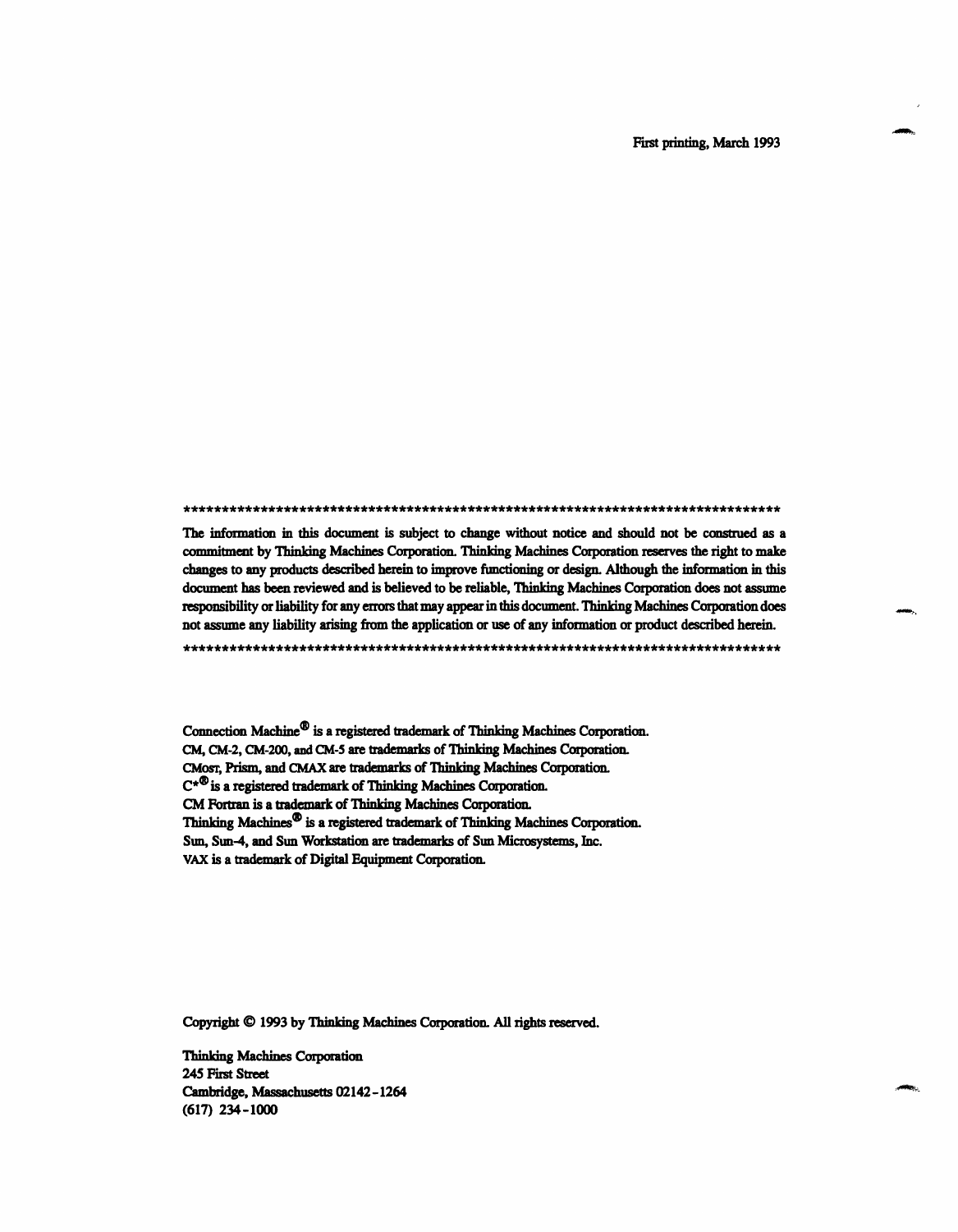# **Customer Support**

maa waxaa mid iyo dhaqaala iyo dhaqaala iyo dhaqaala iyo dhaqaala iyo dhaqaala iyo dhaqaala iyo dhaqaala iyo d<br>Markaala iyo dhaqaala iyo dhaqaala iyo dhaqaala iyo dhaqaala iyo dhaqaala iyo dhaqaala iyo dhaqaala iyo dhaqaa

Thinking Machines Customer Support encourages customers to report errors in Connection Machine operation and to suggest improvements in our products.

When reporting an error, please provide as much information as possible to help us identify and correct the problem. A code example that failed to execute, a session transcript, the record of a backtrace, or other such information can greatly reduce the time it takes Thinking Machines to respond to the report.

If your site has an applications engineer or a local site coordinator, please contact that person directly for support. Otherwise, please contact Thinking Machines' home office customer support staff:

| <b>Internet</b><br><b>Electronic Mail:</b> | customer-support@think.com                                                                                                 |
|--------------------------------------------|----------------------------------------------------------------------------------------------------------------------------|
| uucp<br><b>Electronic Mail:</b>            | ames!think!customer-support                                                                                                |
| <b>U.S. Mail:</b>                          | <b>Thinking Machines Corporation</b><br><b>Customer Support</b><br>245 First Street<br>Cambridge, Massachusetts 02142-1264 |
| <b>Telephone:</b>                          | (617) 234–4000                                                                                                             |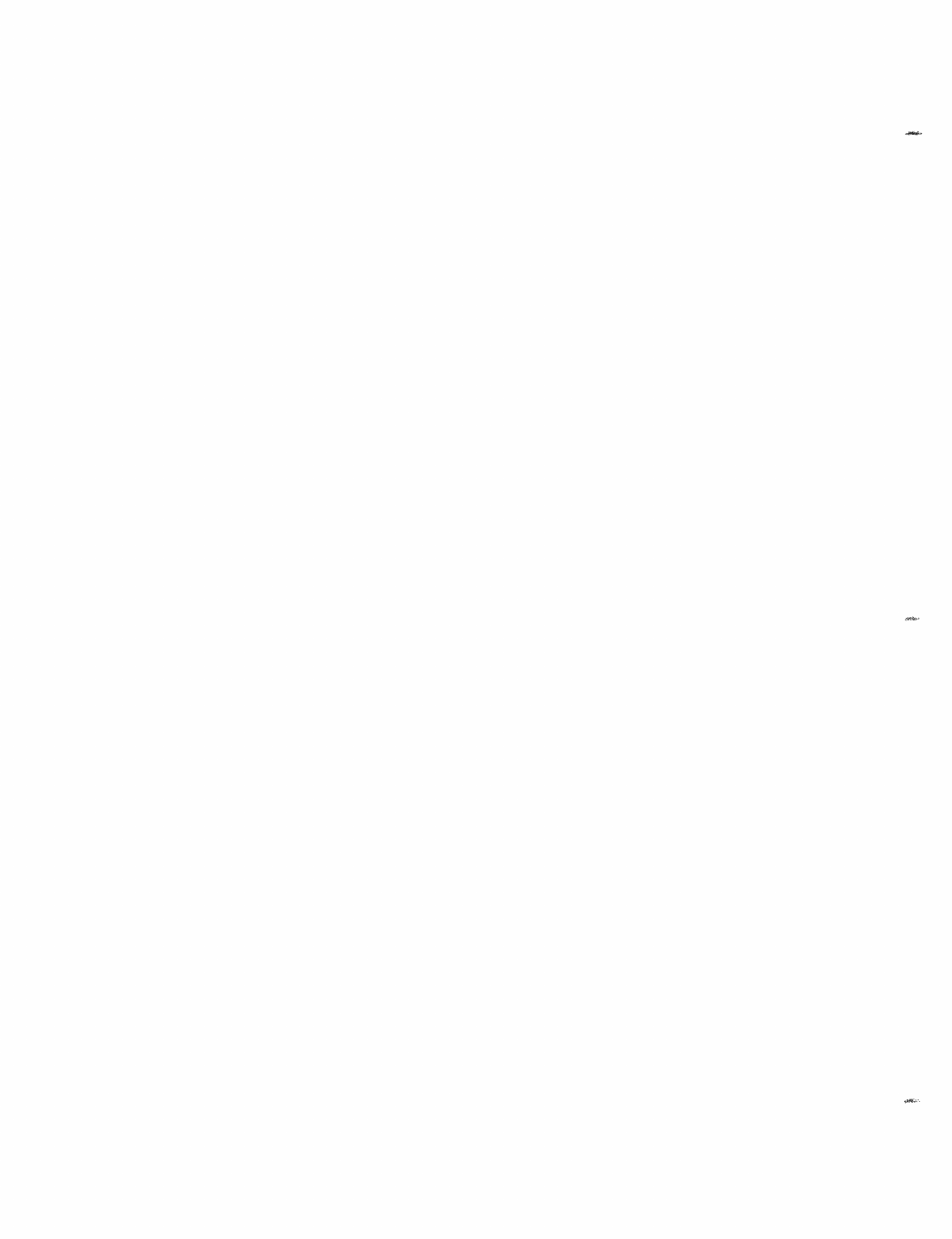# **Prism Release Notes Version 1.2**

# **1 About Version 1.2**

These are the release notes for Version 1.2 of the Prism programming environment. Important new features include:

- **·** support for CM-5  $C^*$
- extensive improvements to performance analysis
- a structure visualizer
- support for programs translated from Fortran 77 to CM Fortran via the CMAX Converter
- \* the ability to split the source window, so that you can view source code and assembly language (or, for CMAX-generated programs, CM Fortran and the corresponding Fortran 77 source code) simultaneously
- \* extensive improvements to on-line documentation
- a new Prism mailing list
- speedup in the time it takes to load a program into Prism

These and other new features are discussed in more detail below.

Please note that if you are going to be using Prism's performance analysis feature, you must relink your program with the Prism library before using Version 1.2.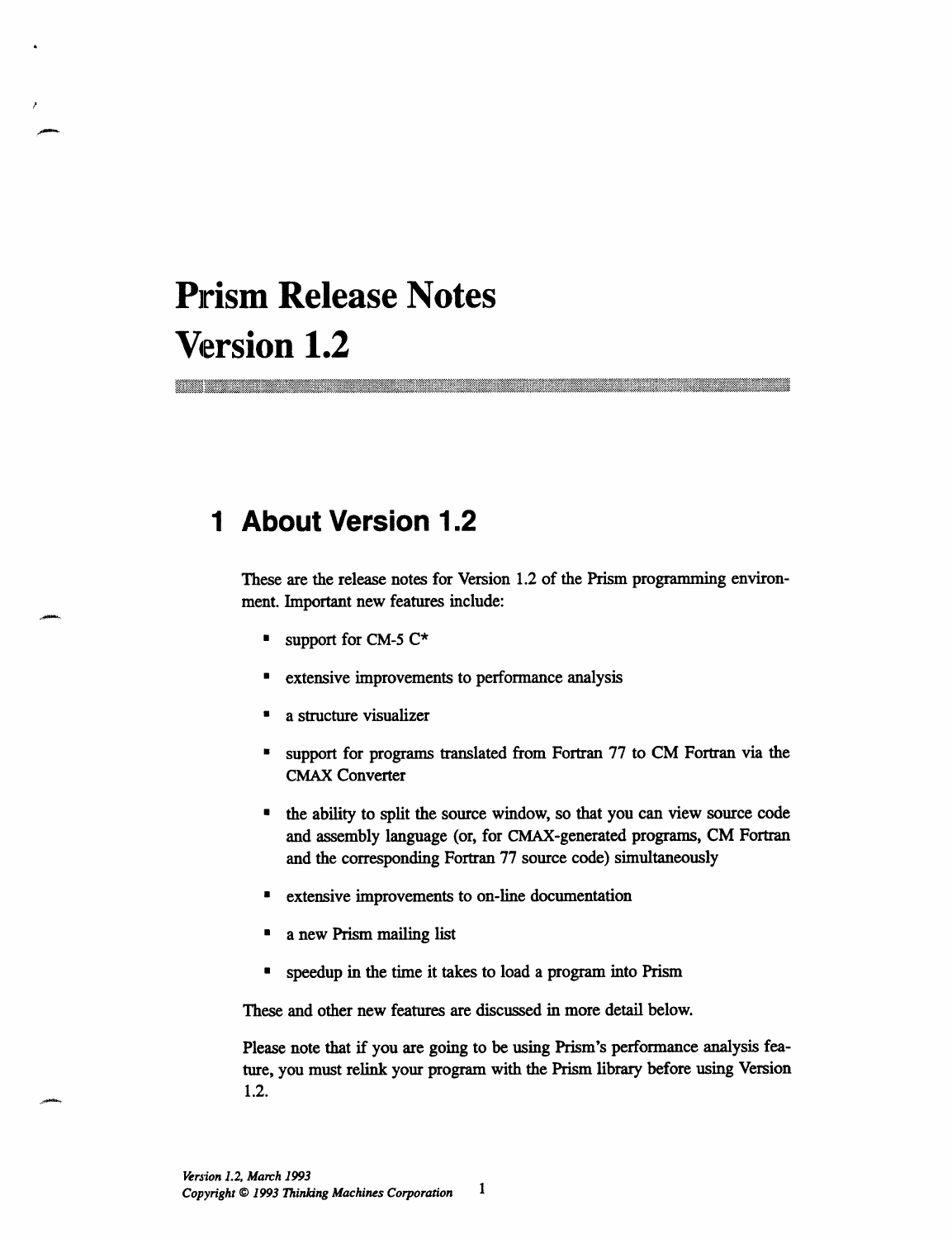For the CM-2 and CM-200, Prism Version 1.2 works with CMSS Version 6.1 or later and SunOS Version 4.1 or later. It does not support VAX front ends.

For the CM-5, Prism Version 1.2 works with CMOST Version 7.1.5 or later and SunOS Version 4.1.1 or later.

## **2 New and Changed Features**

### **2.1 CM-5 C\* Support**

Prism supports the CM-5 implementation of  $C^*$ . Compile with the  $-g$  option for debugging support, and compile with -cmprof ile to collect performance data. As with  $C^*$  on the CM-2/200, there are limitations to Prism's support for  $C^*$ expressions. For example, Prism doesn't understand pcoord, dot notation, or communication using left-indexing.

### **2.2 Performance Analysis**

Performance analysis has been extensively improved in Prism Version 1.2:

- \* The display has been redesigned. All three levels of performance data (resource, per-procedure, and per-source-line) appear as panes within a single window.
- Source-line data is now available in call-graph mode.
- \* I/O activity on the CM (for the CM-2/200) and the nodes (for the CM-5) is now measured.
- \* CM and node usage for CM library calls and other routines not compiled with -cmprofile is now measured in the CM not profiled resource (CM-2/200) or Node not profiled resource (CM-5). NOTE: This requires Version 2.1 of CM Fortran or Version 7.1 of CM-5 C\*. The feature is not available for C\* on the CM-2/200.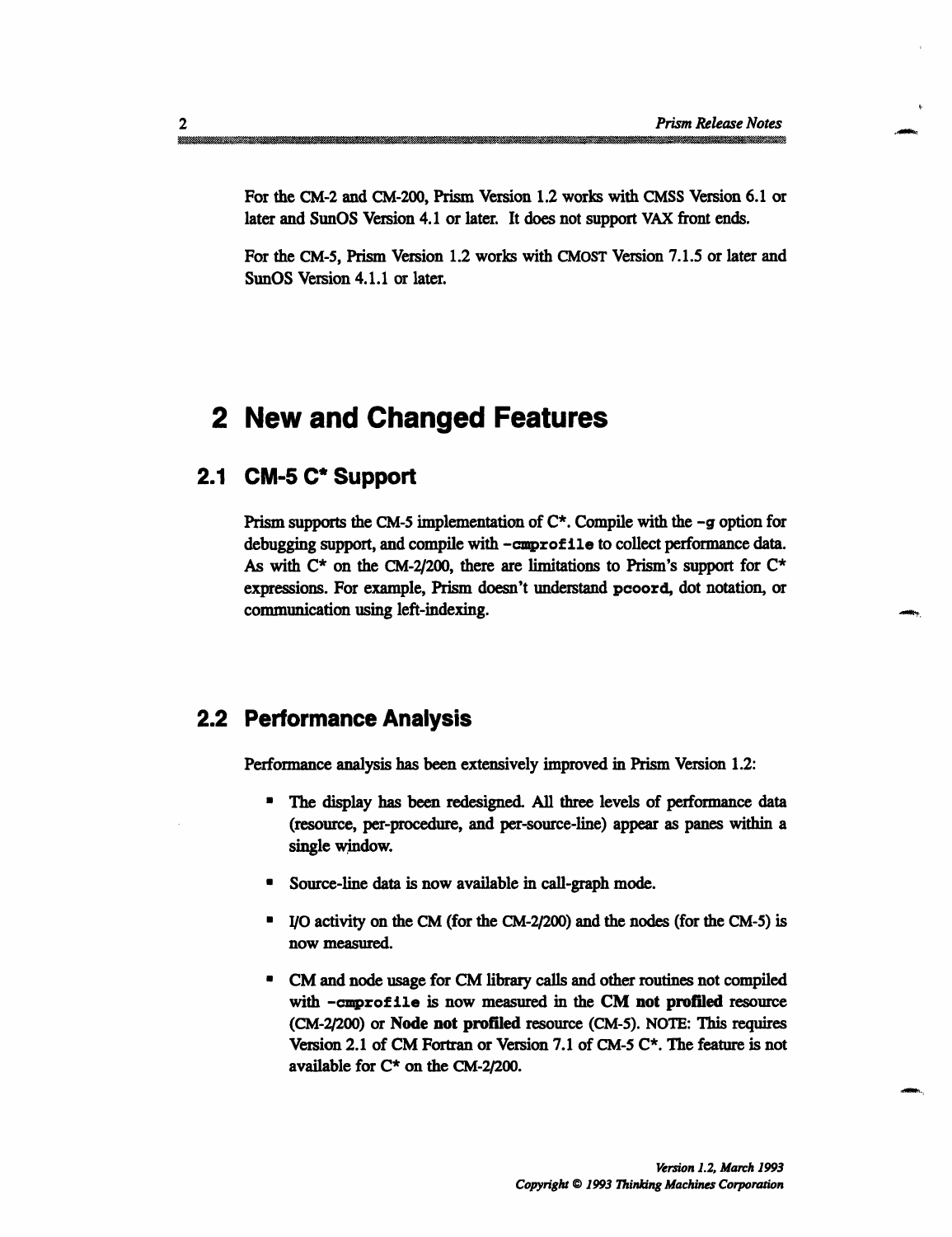Choose performance data, displaying in the Help Index for more information.

In addition, you can now collect performance data and save it in a file without running Prism. See performance data, collecting in the Help Index for more information.

NOTE: Because of a previously unreported restriction, under certain circumstances the time assigned to the front-end or partition-manager CPU (user) resource will incorrectly include time spent waiting for the CM or the nodes. In such cases, this resource may appear to be the bottleneck for the program, when in fact it is not. When this is the most-used resource, the performance advisor now prints a warning, and the Procedures pane of the Performance Data window displays data for the most-used CM or Node resource instead.

Also please note: perfomance data files saved under Prism Version 1.1 are not readable under Version 1.2. If you attempt to read such a data file, you receive a message of the form:

File *filename* is not a performance data file.

#### **2.3 Visualization**

Prism Version 1.2 provides a new structure visualizer, which displays the values of fields of a structure and expands pointers in the structure. Choose structure visualizer in the Help Index for more information.

By default, Prism now prints doubles with full precision. You can now change the default precision with which Prism prints doubles and floating-point variables (both in the command window and in text visualizers) via arguments to the **set** command. See the discussion of set in the Commands Reference for complete information.

These fields have been added to the Statistics window of visualizers: the variable's type, its dimensions, the total number of its data elements, and the number of active elements.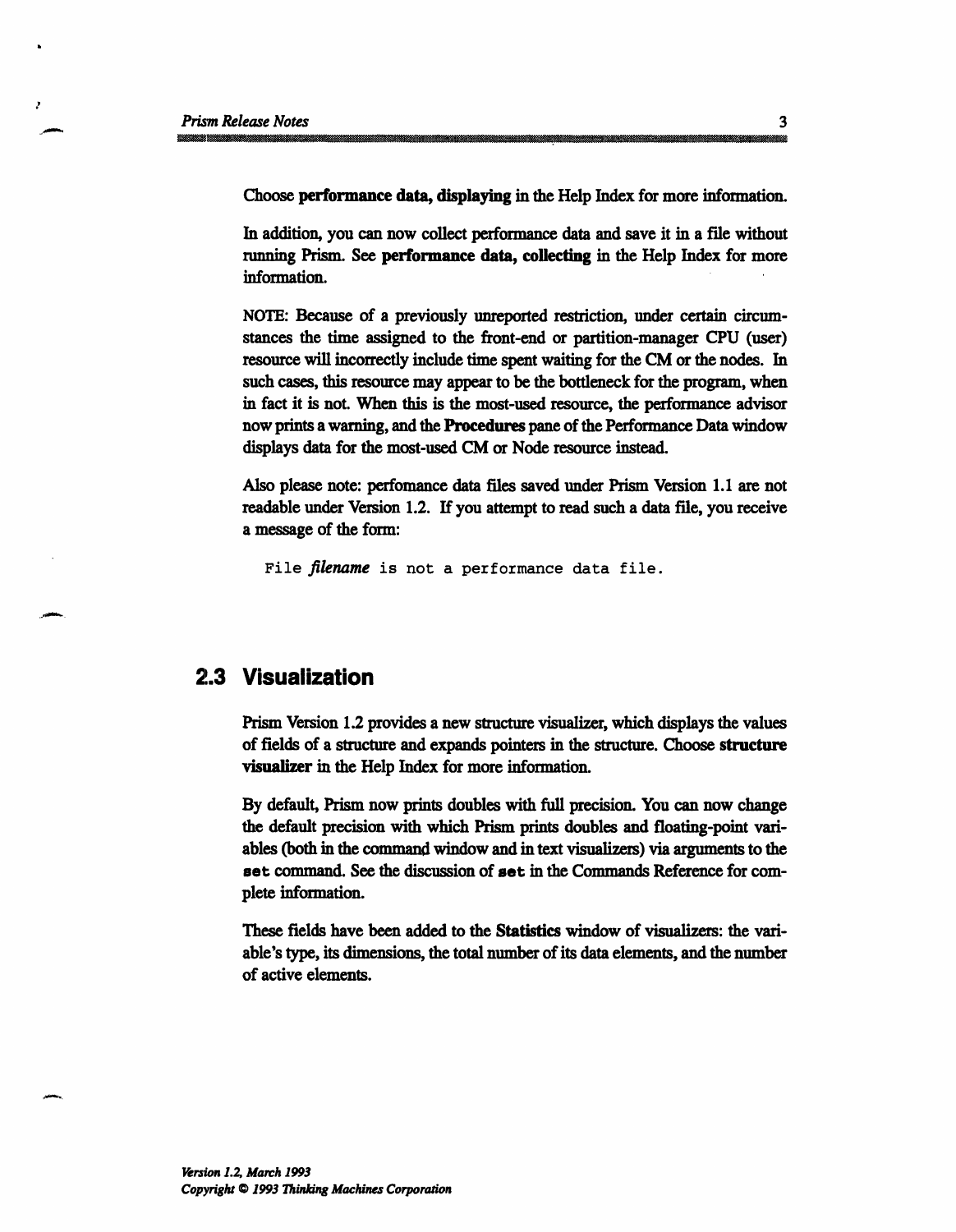## **2.4 Split Source Window**

Prism now lets you split the source window into multiple panes. For ordinary programs, you can display source code in one pane and the corresponding assembly code in the other pane (see below for another use of the split source window). Choose source window in the Help Index for more information.

## **2.5 CMAX Support**

With the split source window mentioned above, you can now use Prism to debug and analyze the performance of programs that have been converted from Fortran 77 to CM Fortran via the CMAX Converter. CM Fortran source code appears in one pane of the source window, and the corresponding Fortran 77 source code appears in the other pane. You can debug in terms of either source code. For more information, choose CMAX in the Help Index.

#### **2.6 On-Line Documentation**

On-line documentation is now available in commands-only Prism via the new doe command.

On-line bug-update files and release notes for CM products are now available via the Bug Updates and Release Notes selections in the Doc menu.

.Choose documentation, obtaining in the Help Index for more information.

Postscript versions of the *Prism User s Guide and Prism Reference Manual* may be on-line at your site. Typically, the files would be in /usr/cm/doc/prism at CM-2/200 sites and /usr/doc/prism at CM-5 sites. Check with your system administrator if the files are not available in these locations.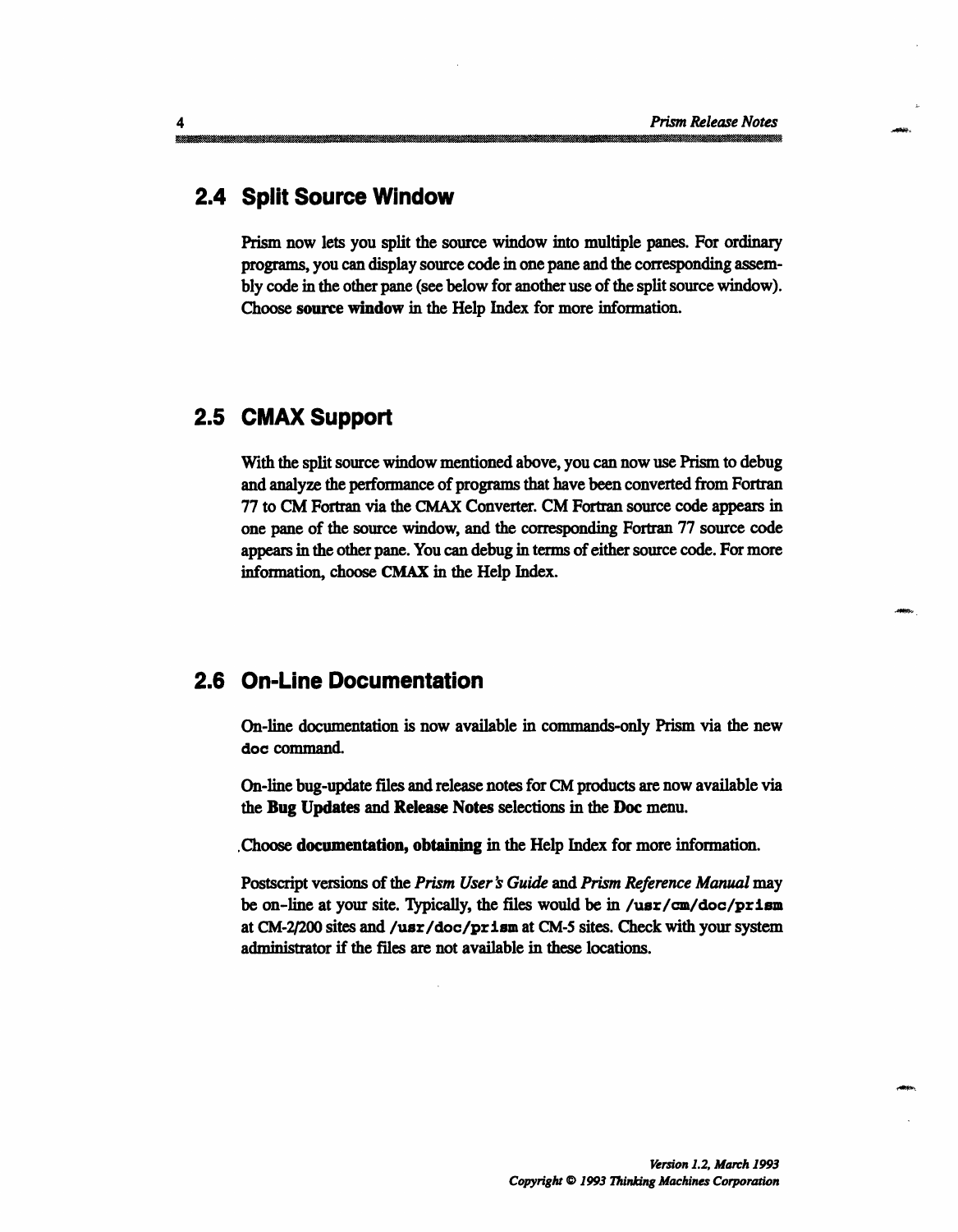## **2.7 New Prism Mailing List**

Thinking Machines Corporation has set up an electronic mailing list, prismtalkethink. com, where Prism users can discuss how to get the most out of the Prism programming environment. If you have comments, questions, or insights about Prism, we urge you to join this list and share them with others.

Prism developers may monitor this list and, at their discretion, participate in discussions, but they are not obligated to do so. For this reason, bug reports should not be sent to this list. If you want to ensure a prompt, official response to your mail, use the Prism email feature, or contact your applications engineer or Thinking Machines' Customer Support group directly.

To join this new list, simply send e-mail to:

prism-talk-requestethink.com.

#### **2.8 Miscellaneous Changes and Enhancements**

#### **2.8.1 Faster Loading**

Loading of programs into Prism has been speeded up; they now load almost twice as fast as they did in the previous version of Prism.

#### **2.8.2 New Scope and Execution Symbols**

In the line-number region, Prism now puts the - symbol next to a line to indicate the current scope. It uses the  $\ge$  symbol to indicate the current execution point. If the current scope and the current execution point are identical, Prism puts the \* symbol next to the appropriate line.

#### **2.13.3 New Behavior of After Counts**

The behavior of after counts has been changed in Prism Version 1.2. When you specify an after count as part of an event, Prism now counts down from the specified value each time the triggering condition is met; when the count reaches 1,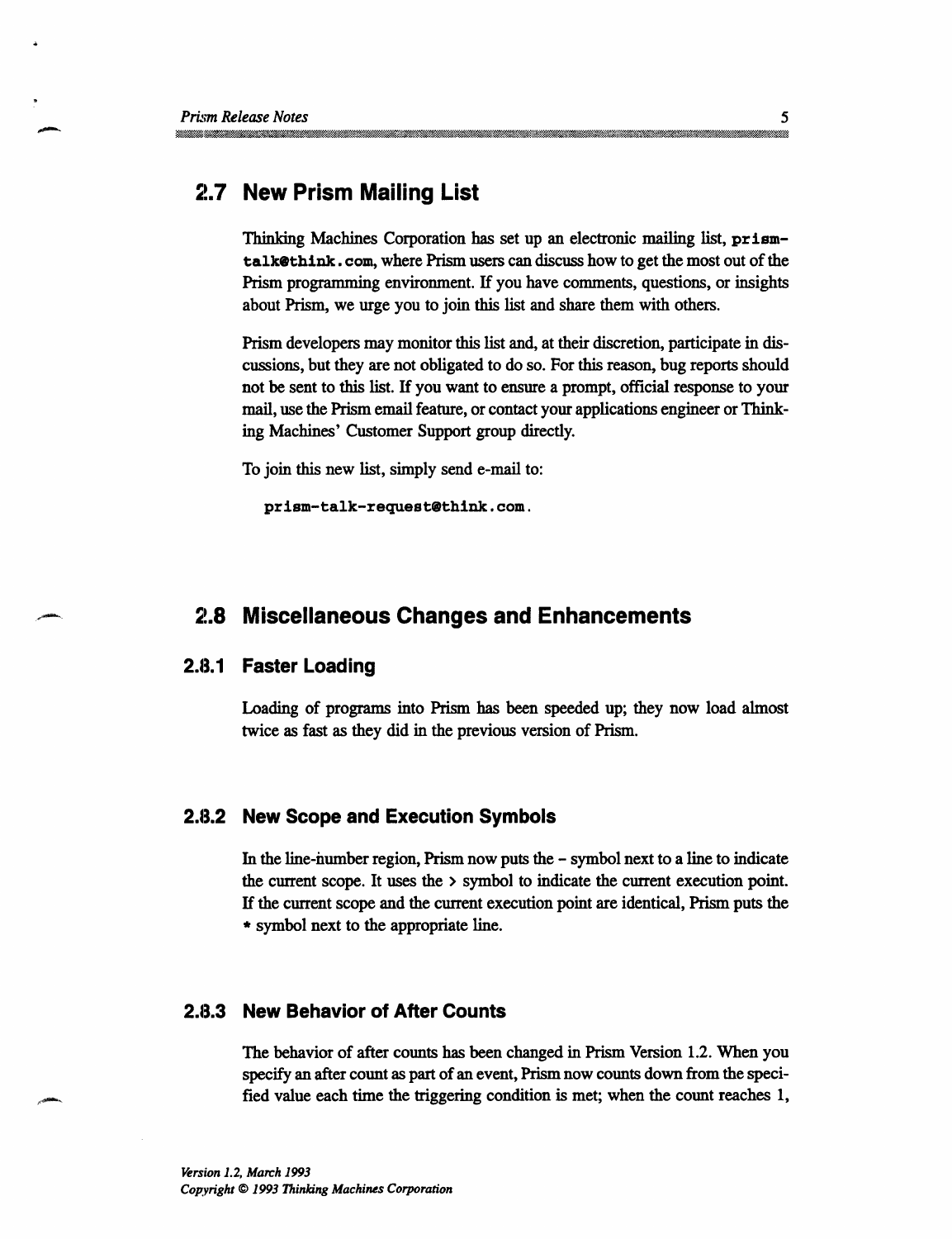the event takes place. Prism then resets the after count to the specified value and starts counting down again (previously, the after count was not reset, and the event would take place each subsequent time the triggering condition was met). Prism updates the event table to show the current value of the after count.

#### **2.8.4 New Behavior of PN Debug Selection**

The PN Debug selection of the Utilities menu (CM-5 only) is now a toggle. If the toggle box next to the selection is filled in, Prism starts up pndbx in a separate window when a program is running.

#### **2.8.5 64-Bit Integer Support**

As of CM Fortran Version 2.1, Prism supports 64-bit integers.

#### **2.9 Calling Prism from DJM**

If your site is running the Distributed Job Manager (DJM), you may not be able to log in directly to a partition manager or front end to use Prism. If so, you must use the  $\frac{1}{2}$  run command to execute a shell script that invokes Prism along with the appropriate j sub commands. Here is an example:

```
#! /bin/csh
#JSUB -nproc 64
#JSUB -cpu 8hrs
#JSUB -mem 64M
#
/bin/prism
```
Note that you should change the values for the  $-\text{nproc}, -\text{cpu}, \text{and } -\text{mem options}$ to reflect the requirements of your site. You can include other DJM options in the script. See your local DJM documentation for information on these options.

To execute the script, issue a j run command with this format:

```
% jrun -export scriptname
```